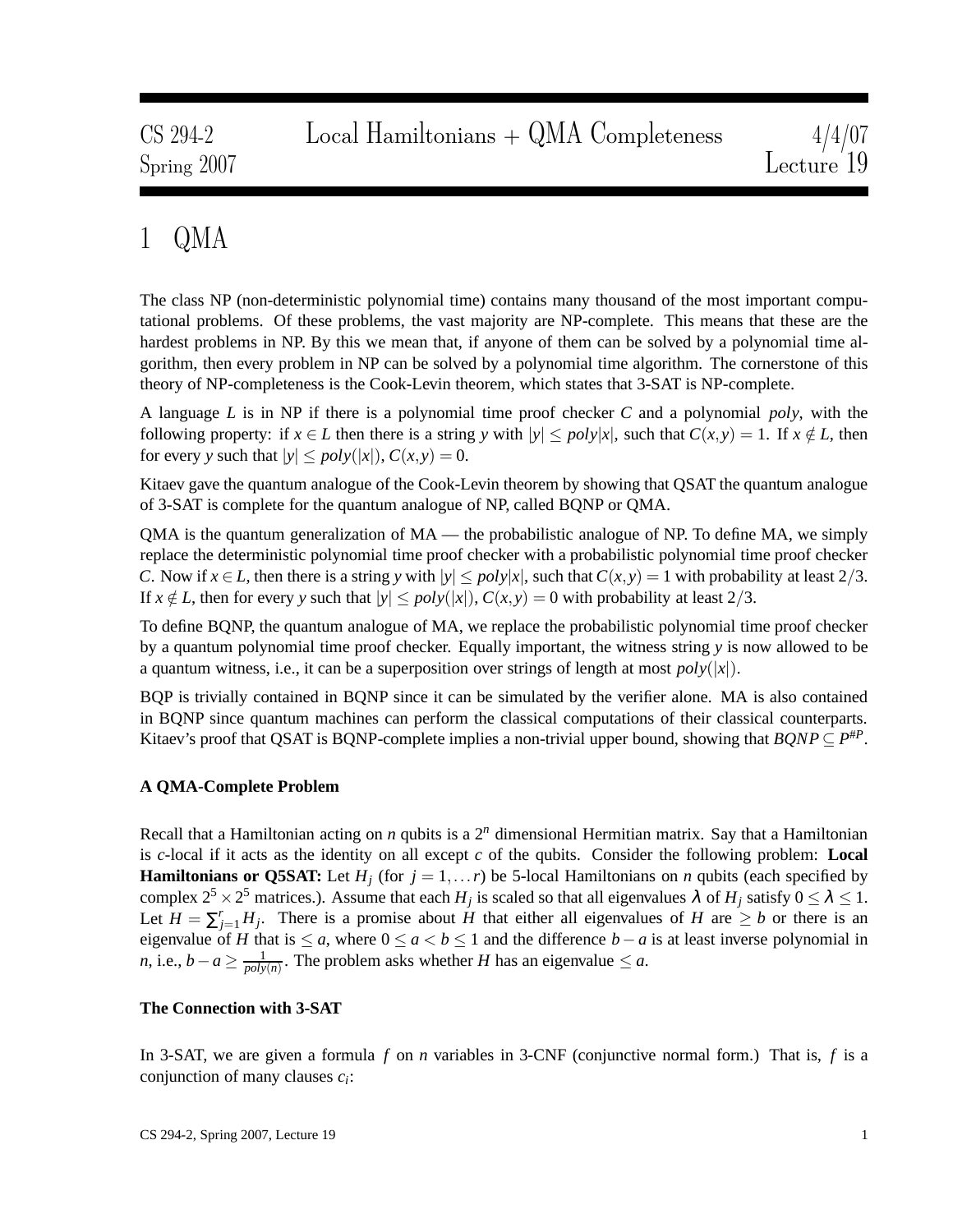$$
f(x_1,x_2,\ldots,x_n)=c_1\wedge c_2\wedge\ldots\wedge c_m,
$$

where each clause  $c_j$  is a disjunction of three variables or their negations. For example,  $c_j$  may be  $(x_a \vee \overline{x_b} \vee$ *xc*).

We would like to make a corresponding Hamiltonian *H<sup>i</sup>* for each clause *c<sup>i</sup>* . *H<sup>i</sup>* should penalize an assignment which does not satisfy the clause  $c_i$ . In the example where  $c_j = (x_a \vee \overline{x_b} \vee x_c)$ , we want to penalize the assignment state  $|010\rangle$ . If our notion of *penalize* is to have a positive eigenvalue, then we can let  $H_j = |010\rangle \langle 010|$ , and define the other  $H_i$ 's similarly, i.e., each  $H_i$  has a 1 eigenvalue with a corresponding eigenvector that causes clause *c<sup>i</sup>* to be false.

Finally, we let

$$
H=\sum_{i=1}^m H_i,
$$

so that *H* is a sum of 3-local Hamiltonians. It is not hard to see that the smallest eigenvalue of *H* is the minimum (over all assignments) number of unsatisfied clauses. In particular, *H* has a 0 eigenvalue exactly when there is a satisfying assignment for *f* .

For general QSAT instances, the Hamiltonians *H<sup>j</sup>* cannot be simultaneously diagonalized in general, and the problem appears much harder.

#### **Membership in QMA**

We can assume without loss of generality that each  $H_j$  is just a projection matrix  $|\phi_j\rangle \langle \phi_j| \otimes I$ . The prover would like to provide convincing and easily verifiable evidence that  $H = \sum H_i = \sum (A_i \otimes I)$  has a small eigenvalue  $\lambda \leq a$ . The proof consists of (a tensor product of) polynomial in *n* copies of the corresponding eigenvector  $\eta$ .

- $\lambda = \sum_j \langle \eta | H_j | \eta \rangle$ . Given a single copy of  $| \eta \rangle$ , the verifier can flip a coin with bias  $\frac{\lambda}{r}$  as follows:
	- 1. Pick  $H_j = |\phi_j\rangle \langle \phi_j|$  at random
	- 2. Measure  $|\eta\rangle$  by projecting onto  $|\phi_j\rangle$ .

This succeeds with probability  $\frac{\lambda}{r}$ . Given the promise that  $\lambda \le a$  or  $\lambda \ge b$ , it suffices for the verifier to repeat this test  $\frac{r^2}{(b)}$  $\frac{r^2}{(b-a)^2}$  times to conclude with high confidence that  $\lambda \le a$ . Thus polynomial in *n* copies of  $|\eta\rangle$  are sufficient. Note that since the verifier is performing each test randomly and independently, the prover gains no advantage by sending an entangled state to the verifier. Exercise: prove this.

#### **QMA-Completeness**

To show that QSAT is complete in QMA, we need to show that the universal BQNP problem reduces to it. That is, given a quantum circuit  $U = U_L U_{L-1} \dots U_1$  and a promise that exactly one of the following holds:

1.  $\exists |\eta\rangle$ , *U* accepts on input  $|\eta\rangle$  with probability  $\geq p_1 = 1 - \varepsilon$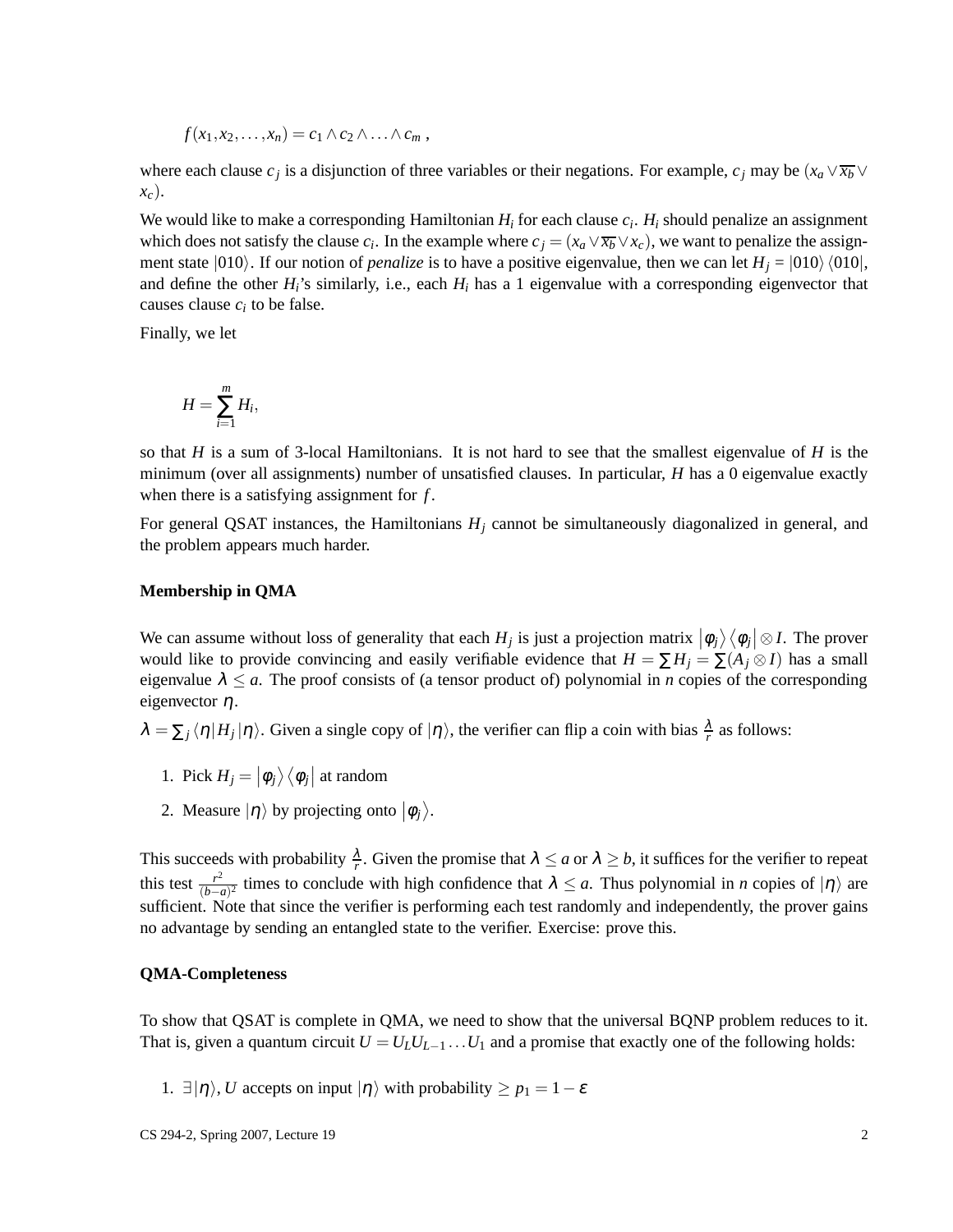2.  $\forall |\eta\rangle$ , *U* accepts on input  $|\eta\rangle$  with probability  $\leq p_0 = \varepsilon$ ,

The challenge is to design an instance of QSAT which allows us to distinguish the above two cases. i.e. we wish to specify a sum of local Hamiltonians that has an eigenvector with small eigenvalue if and only if  $\exists |\eta\rangle$  that causes *U* to accept with high ( $\geq p_1$ ) probability.

The construction of the local Hamiltonian is analogous to Cook's theorem. The quantum analogue of the accepting tableau in Cook's theorem will be the computational history of the quantum circuit:

$$
|T\rangle = \sum_{t=0}^L |\phi_t\rangle \otimes |t\rangle
$$

where  $|\phi_0\rangle$  is a valid initial state and  $|\phi_i\rangle = U_i |\phi_{i-1}\rangle$ . Thus the computation history  $|T\rangle$  is an element of  $(\mathscr{C}^2)^{\otimes n} \otimes \mathscr{C}^{L+1}$ . It is a superposition over time steps of the state of the quantum bits as the quantum circuit operates on them.

Now the idea of the QMA-completeness proof is to design the hamiltonian *H* such that:

- 1. if there exists  $|\eta\rangle$  where  $U|\eta\rangle$  accepts with probability at least  $1-\varepsilon$ , then the computational history  $|T\rangle$  of the quantum circuit *U* on input  $\eta$  is an eigenvector with eigenvalue at most  $\frac{\varepsilon}{L+1}$
- 2. if *U* rejects every input with probability at least  $1 \varepsilon$ , then all the eigenvalues of *H* are at least  $\frac{c(1-\varepsilon)}{L^3}$

*H* will be the sum  $H_{initial} + H_{final} + H_{propagate}$ . The first two terms are simple and express the condition that the computational history starts with a valid input state, and ends in an accepting state.

We consider the first *m* bits of *U*'s state the input bits and the remaining *n*−*m* bits to be the clean work bits. The design of the *Hinitial* component should then reflect that at time 0, all of the work bits are clear:

$$
H_{initial}=\sum_{s=m+1}^{n}\Pi_{s}^{(1)}\otimes\ket{0}\bra{0}
$$

where  $\Pi_s^{(1)}$  denotes projection onto the *s*-th qubit with value 1.

Assume that the state of the first qubit at the output determines whether or not the input is accepted. Then  $H_{final}$  needs to indicate that at time *L* the first qubit is a 1:

$$
H_{final}=\Pi _{1}^{(0)}\otimes \left\vert L\right\rangle \left\langle L\right\vert .
$$

The most complicated component of *H* is  $H_{propagate}$ , which captures transitions between time steps.  $H_{propagate}$  $\sum_{j=1}^{L} H_j$ , where

$$
H_j = -\frac{1}{2} U_j \otimes |j\rangle \langle j - 1|
$$
  

$$
-\frac{1}{2} U_j^{\dagger} \otimes |j - 1\rangle \langle j|
$$
  

$$
+\frac{1}{2} I \otimes (|j\rangle \langle j| + |j - 1\rangle \langle j - 1|)
$$